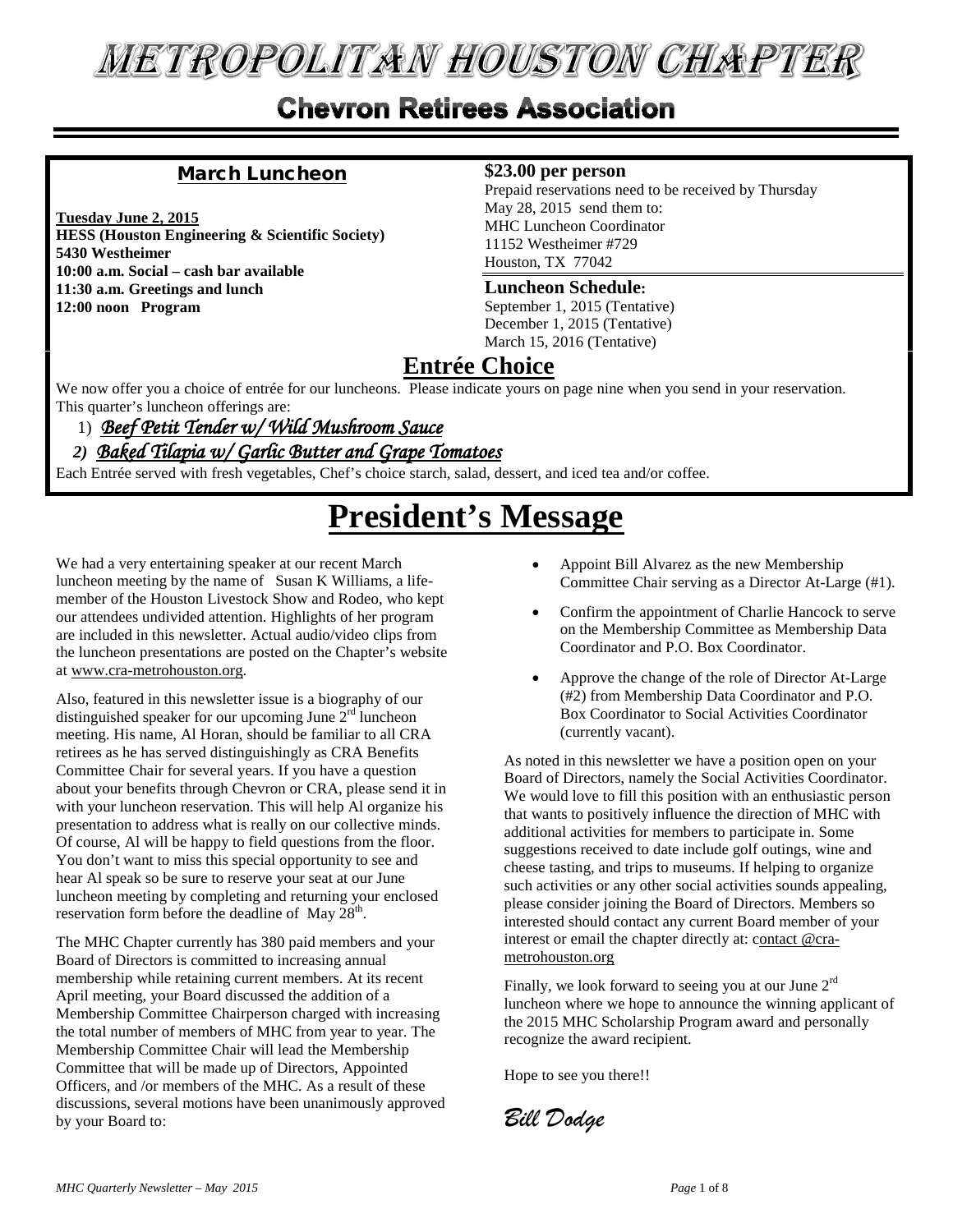

He was the Manager, Benefits & Special Services for Caltex Corporation for most of his 27 years of service. He also assisted Chevron with the Texaco merger. As the Manager, Benefits & Special Services he was responsible for benefit programs worldwide, deferred compensation, financial planning, medical offices in Dallas and London, expatriate tax programs, and

security. He worked in New York, Bahrain and Dallas and traveled extensively for Caltex in Africa, Asia, Australia/New Zealand and the UK. Before joining Caltex he was an insurance underwriter and an adviser for corporate insurance/benefit plans. In total he has more than 50 years of experience in the benefits/insurance area. He holds a BBA from Pace University, New York and an MBA from Adelphi University, New York.

Editor Note – Using his vast experience in Human Resources and Insurance, Al was instrumental in the creation and shepherding of the CRA insurance plans we offer through Met Life. If you have a question about your benefits through Chevron or CRA, please plan to attend the luncheon. Al will be happy to field questions from the floor so don't be bashful.

### **Items of interest from the CRA**

**Hearing In America** is able to offer discounts ranging from 30% to 50% for top of the line hearing aids. You can learn more at [www.hearinamerica.com](http://www.hearinamerica.com/) or by phoning them at 1-800-286-6149. HIA's hours are 9:00 AM to 5:15 PM Eastern, Monday through Friday.

**Verizon Discounts** are available to CRA members. Check them out [here](http://chevrec.mybigcommerce.com/products/Verizon-Wireless.html)

These and many other articles and tips are on the CRA website, [www.chevronretirees.org](http://www.chevronretirees.org/) just click on the *Tools and Resources* button in the home page menu bar.

**Last Meeting Highlights**

*Susan K Williams*



A life-member of the Houston Livestock Show and Rodeo, Susan has been associated with the Show for more than 30 years serving on four different committees.

Currently in her 14th year as a member of the Speakers Committee, Susan has held several leadership roles and is a

current Captain for Business Special Events. She is a Speakers Committee Ambassador, an announcer for both the Conroe and Houston Go-Texan parades, and often is seen around the Houston area as Giggles the Rodeo Clown.

You can hear the highlights of Susan's very entertaining program by going to our website [www.cra](http://www.cra-metrohouston.org/)[metrohouston.org](http://www.cra-metrohouston.org/) and clicking on the meetings page.

# **ATTENTION!!**

 **This is the final edition of the newsletter that will be transmitted via email, featuring pictures in color, to those who have not specifically provided their preference to receive their copy via email. If you do not let us know how you wish to receive it, your copy will come by postal mail with black and white pictures. Please consider how nice it is to view all the pictures in color not to mention the benefit of breathing good oxygen created by the trees we save by not using paper! Just fill out and send us the Membership and Luncheon Reservation form letting us know your preference. It is either the last page of your printed copy or the body of the note accompanying this email copy of the newsletter. Or simply email us at [Newsletter@cra-metrohouston.org](mailto:Newsletter@cra-metrohouston.org)**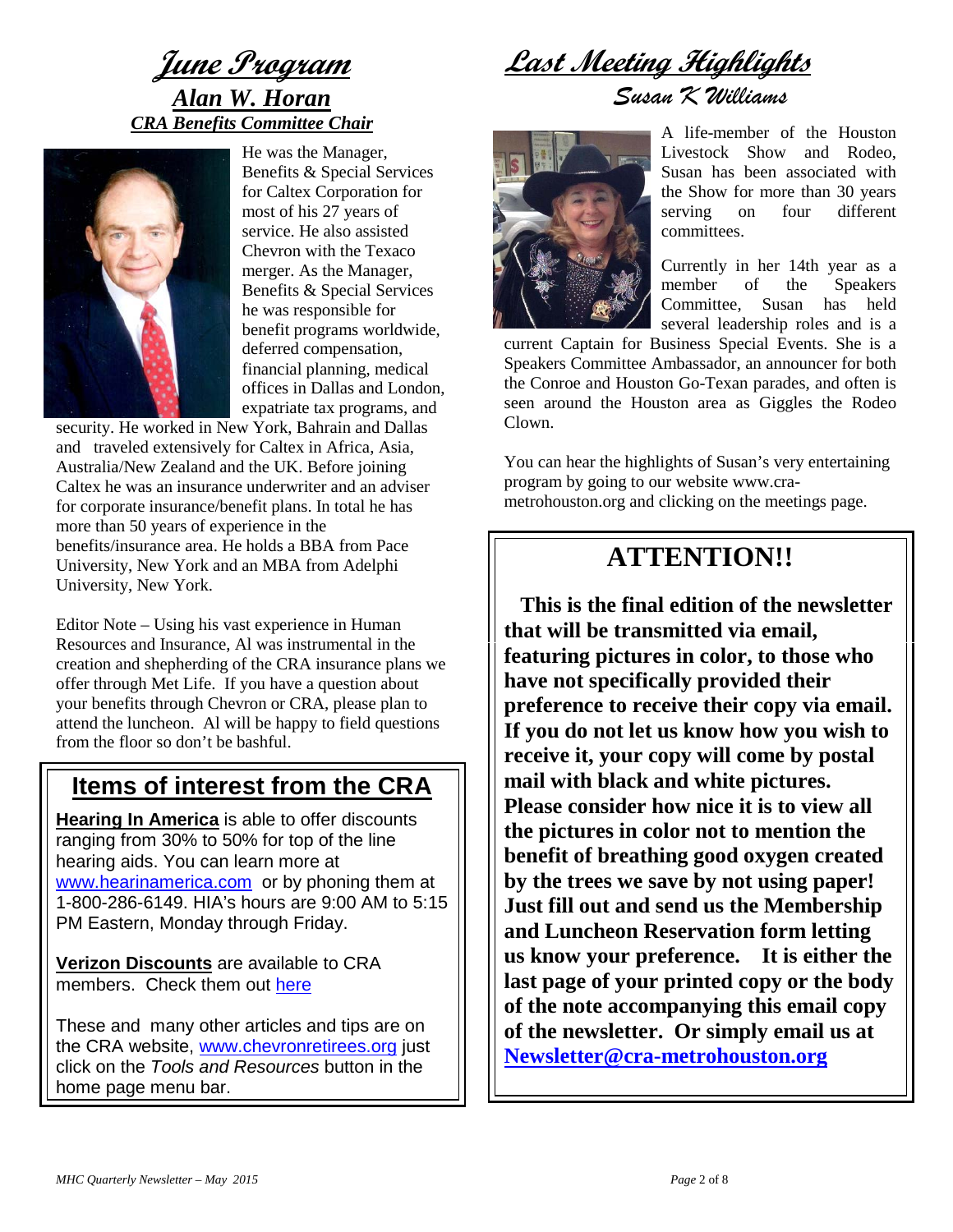# **Membership**

A special thinks go out to the almost 400 of you who renewed your membership for 2015. If you didn't renew your membership you have missed having your information in the 2015 Directory booklet. The yearly cost to renew your 2015 membership is only \$12.00. If you renew now you will still have all the benefits of the Luncheons, Newsletters and the WEBsite and your information will be included in the online Directory database. Renewal is easy; just use the Membership Dues and Luncheon Reservation form included with this newsletter. So, for the few of you that didn't renew it is not too late.

MHC has a "**try it for free**" program for first time members. Any retiree of Chevron or one of its merged companies that has not been a member of any other Chevron Retiree Association chapter will receive their first year's MHC membership for free. You may want to use this first time offer to entice one or more of your retiree friends that haven't yet joined MHC. Just give them the link to our website, [www.cra-metrohouston.org](http://www.cra-metrohouston.org/) to show them the benefits of our chapter.

# **Do not forget to ask a friend to join MHC.**

# **Treasurer's Corner**

# **1st Quarter Financial Statement**

| <b>REVENUE</b>               | Annual<br><b>Budget</b> | 1 <sup>st</sup> Qtr. Actual |
|------------------------------|-------------------------|-----------------------------|
| Income                       | \$4,500                 | \$4,402.00                  |
| <b>Scholarship Donations</b> | \$2,000                 | \$1,983.00                  |
| <b>TOTAL REVENUE</b>         | \$6,500                 | \$6,385                     |
|                              |                         |                             |
| <b>EXPENSES</b>              |                         |                             |
| <b>CRA Dues</b>              | \$1,125                 | \$1,029.00                  |
| Luncheon Meal Cost - Net     | \$150                   | \$54.53                     |
| Scholarship                  | \$2000                  | \$0                         |
| Web Site                     | \$300                   | \$0                         |
| Misc. Expenses               | \$250                   | \$5.18                      |
| Mail Box                     | \$0                     | \$0                         |
| <b>Luncheon Door Prizes</b>  | \$600                   | \$150                       |
| Luncheon Entertainment       | \$600                   | \$0                         |
| <b>TOTAL EXPENSE</b>         | \$5,025                 | \$1,238.71                  |

1st Qtr. actuals are in line with our annual budget, and we are currently on track to meet budget.

#### **Items of note:**

- $\triangleright$  Donations to the scholarship fund increased for 3<sup>rd</sup> straight year;
- Scholarship amount will be fully funded by donations for first time.
- Most expenses occur later in year, but we are on track with projections.

**Please bring nonperishable food and paper products to the meeting for this very worthy community service. Please help give those less fortunate a good meal to help start their New Year.**



**The older we get the more we talk to ourselves, It doesn't mean we're crazy… We just could care less what Anyone else has to say anymore!**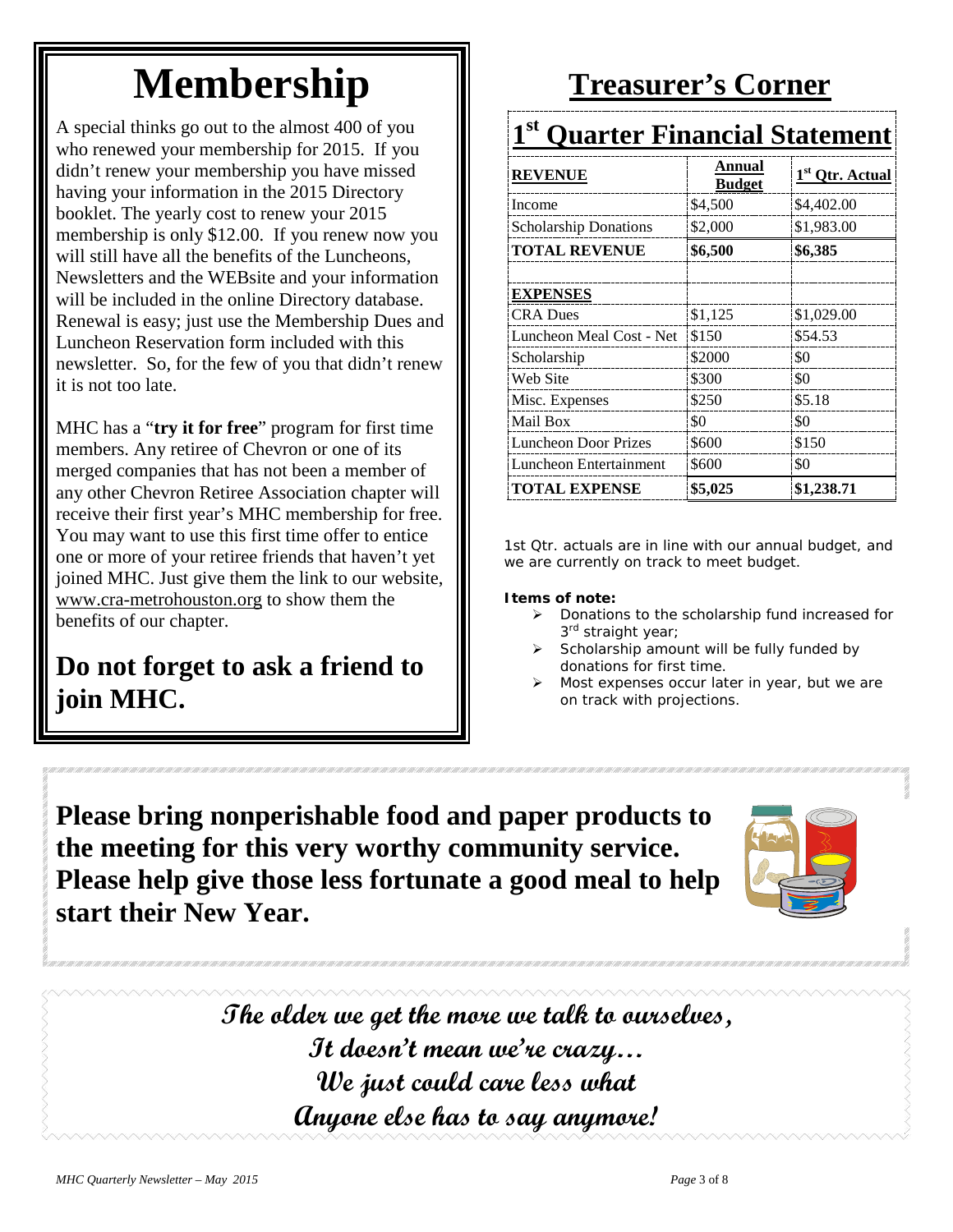# 2015 Scholarship Program

Your MHC Scholarship program award will again be in the amount of **\$2000.** This one-time award is for recognizing academic excellence and personal development of graduating high school seniors who have applied to and been accepted by an accredited four year university/college or two-year community/ junior college.

The 2015 eligibility requirements now include any and all graduating high school seniors who are related to a dues paying member of our MHC chapter by blood or by marriage including grandchildren step children, nieces and nephews, etc., who otherwise meet the scholarship requirements enumerated in the Scholarship Application Packages.

Please Note: Application, including all required documentation as specified in the Scholarship Application Package, must be **received** by the Scholarship Committee Chairperson by **May 1, 2015**. Therefore, to allow sufficient time for the completion, requests for Scholarship Application Packages should be made as early in 2015 as possible.

Request for Scholarship Application Packages should be made either by e-mail or postal mail at: [tgchildress@sbcglobl.net](mailto:tgchildress@sbcglobl.net) OR Truman Childress MHC Scholarship Committee Chairperson 7502 Renmark Lane Houston, TX 77070

# **\$2,033 Thanks to YOU!!! \$2,033**

**Through April, your generous contributions to our Scholarship Fund total \$2,033.00. The 2015 award will be presented at the June luncheon. Thank You! We are gratified to see that our members share our commitment:**

### **"These Students Are Our Future".**

**Please consider supporting the continuation of this annual scholarship by making a financial contribution. As each year passes, our scholarship funds are diminished. If all of us would consider giving even a small amount when we mail in our membership renewal form, together we can Make a Difference.**

 **Rest assured your contributions are being accounted for separately and will be used for no other purpose. We hope you continue your help in MHC's funding of this very worthwhile program.**

**I very quietly confided to my friend, "I am having an affair!", She turned to me and asked "Are you having it catered?" That my friends is the definition of Getting Old!**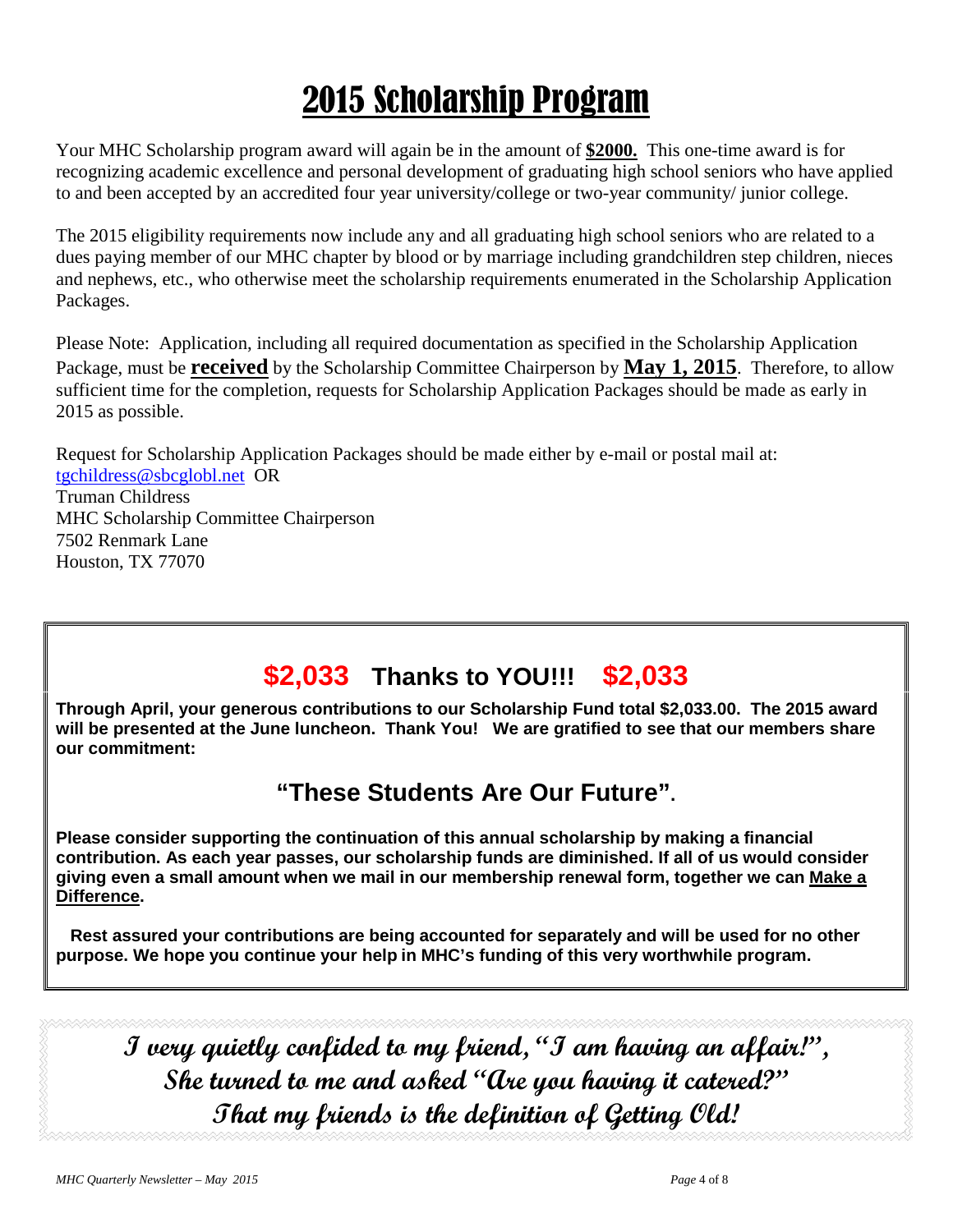### IN MEMORIAM

We regret to report the loss of some of our friends:



| John Edwin Bailey           | 01/15/15 | Chevron |
|-----------------------------|----------|---------|
| William E (Bill) Bryant     | 02/17/15 | Chevron |
| Oliver Eugene Byers         | 02/09/15 | Gulf    |
| Marguerite Zebeau Carpenter | 02/18/15 | Texaco  |
| Ronald Coffelt              | 12/22/14 | Chevron |
| Joe A Dalmolin              | 04/19/15 | Texaco  |
| Donald F. Dargen            | 06/06/15 | Texaco  |
| Jesse J. David              | 11/15/15 | Chevron |
| Walter H Felix              | 11/10/14 | Gulf    |
| Marion C. Henneger          | 02/25/15 | Chevron |
| Joseph Leonard Hoppe        | 03/07/15 | Texaco  |
| Gene Huffman                | 02/05/15 | Gulf    |
| Janis Mann Huitt            |          |         |
| Spouse of Jim Huitt         | 02/07/15 | Gulf    |
| Nicodemus Joseph Kutac      | 02/05/15 | Chevron |
| George L. Mann              | 02/01/15 | Texaco  |
| <b>Vastine Mueller</b>      | 04/18/15 | Texaco  |
| Chester E. Nowak            | 02/11/15 | Gulf    |
| Johanna F. Ochoa            | 12/17/14 | Chevron |
| <b>Ronald Thomas Plate</b>  | 02/18/15 | Texaco  |
| Judith Gail Weber           | 03/08/15 | Chevron |
| Luella Catherine Strong     | 02/19/15 | Chevron |
| Thomas Wurth                | 03/18/15 | Chevron |
| Dorothy June Zbos           | 11/13/14 | Chevron |

We extend our deepest sympathy to the families of these individuals

Please help us keep this section up to date. Many of our retiree families do not put an obituary in the Houston Chronicle. When you learn of the death of a retiree, please pass that information to Pansy Meyer or email membership@cra-metrohouston.org.

# *Seen at the Last Luncheon*

We thought you might be interested in who attended our March 10 luncheon. An informal list of attendees is below. If you haven't seen some of your MHC friends in a long time, come to the June 2 luncheon. You'll likely see them there!

| <b>Bill Alvarez</b>     | Jim Gerhardt             |  |
|-------------------------|--------------------------|--|
| <b>Harold Ayers</b>     | Claudia Gildea           |  |
| Jay Barth               | Wayne Gildea             |  |
| <b>Emmanuel Belena</b>  | <b>Charlie Hancock</b>   |  |
| John Belena             | Sherald Hendrix          |  |
| <b>Esther Bender</b>    | Paul Larson              |  |
| Sam Bounds              | Mildred Lynn             |  |
| <b>Truman Childress</b> | <b>Ricky Mercado</b>     |  |
| <b>Frank Coe</b>        | Pansy Meyer              |  |
| Ray Dittmar             | Keith Morton             |  |
| <b>Bill Dodge</b>       | <b>Charlie Rhoads</b>    |  |
| Linda Dodge             | Diane Rhoads             |  |
| John Douglas            | Jim Robertson            |  |
| Don Edmonston           | Fred Schleich            |  |
| Gail Edmonston          | <b>Charles Specht</b>    |  |
| Glenn Ewan              | <b>Elizabeth Spooner</b> |  |
| Lorraine Ewan           | <b>Jim Stokes</b>        |  |
| <b>Buford Foster</b>    | George Treibel           |  |
| Donna Foster            | <b>Bill Wally</b>        |  |

#### Help Wanted:

We have a position open on your Board of Directors. We would love to fill that with an enthusiastic person that wants to positively influence the direction of MHC. Please consider joining the BOD. Just let any of the current BOD members know of your interest or email [contact@cra](mailto:contact@cra-metrohouston.org)[metrohouston.org](mailto:contact@cra-metrohouston.org)

### **\*\*DIRECTORY UPDATES - ONLINE DIRECTORY\*\***

**Since the 2015 Directory was published the first of April, there are no 2014 Directory updates in this edition of the Newsletter.** 

**Our online membership directory, with all the latest changes, is available at our website, [www.cra-metrohouston.org.](http://www.cra-metrohouston.org/) You will need to follow a one-time process to establish a userID and password to access this members-only content. Visit the website and click on the "Directory" tab to start the process.**